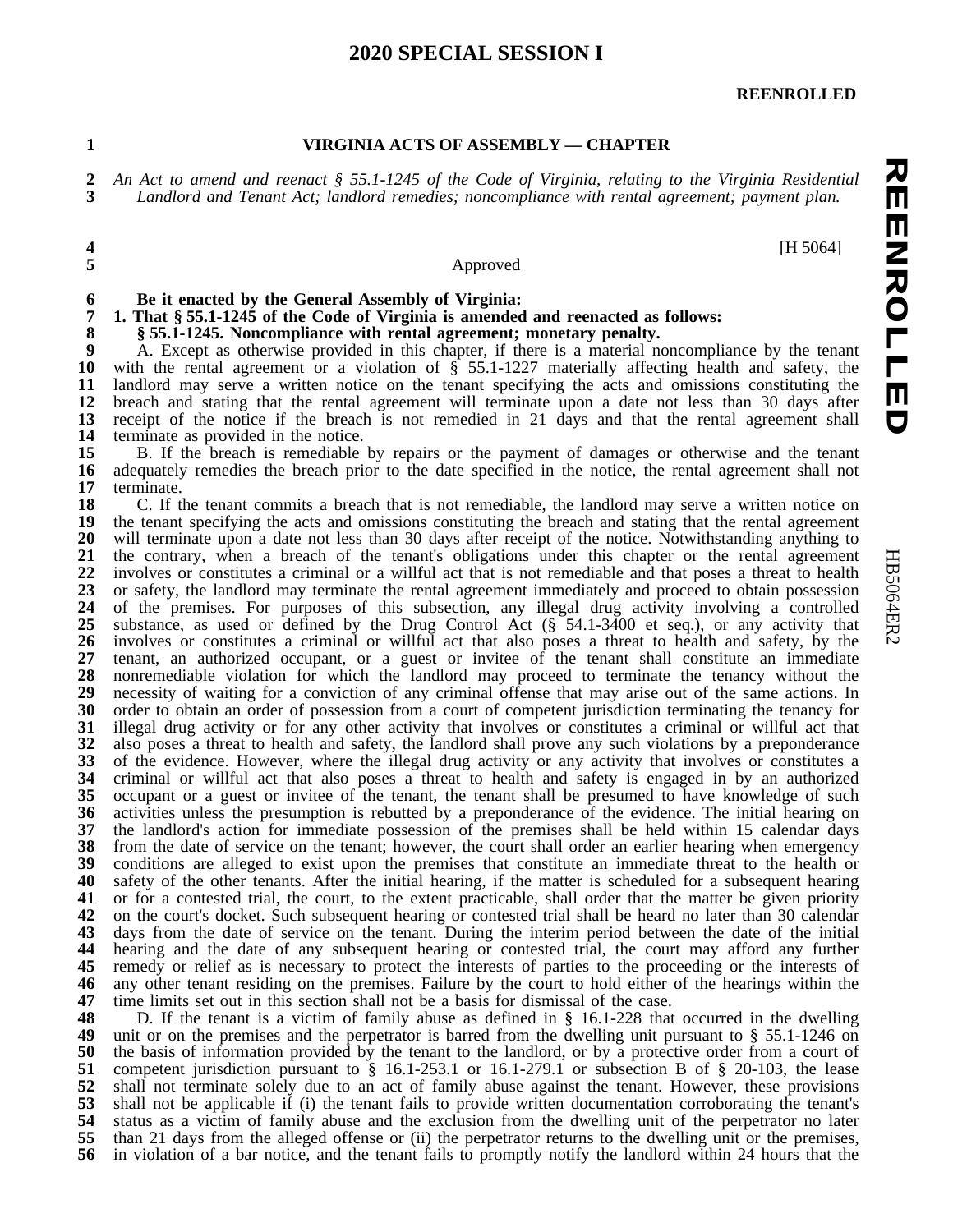57 perpetrator has returned to the dwelling unit or the premises, unless the tenant proves by a preponderance of the evidence that the tenant had no actual knowledge that the perpetrator violated the preponderance of the evidence that the tenant had no actual knowledge that the perpetrator violated the bar notice, or it was not possible for the tenant to notify the landlord within 24 hours, in which case the bar notice, or it was not possible for the tenant to notify the landlord within 24 hours, in which case the **60** tenant shall promptly notify the landlord, but in no event later than seven days. If the provisions of t tenant shall promptly notify the landlord, but in no event later than seven days. If the provisions of this subsection are not applicable, the tenant shall remain responsible for the acts of the other co-tenants, authorized occupants, or guests or invitees pursuant to  $\S$  55.1-1227 and is subject to termination of the tensilien to the lease and this chapter. tenancy pursuant to the lease and this chapter.

 E. If the tenant has been served with a prior written notice that required the tenant to remedy a breach, and the tenant remedied such breach, where the tenant intentionally commits a subsequent **66** breach of a like nature as the prior breach, the landlord may serve a written notice on the tenant breach of a like nature as the prior breach, the landlord may serve a written notice on the tenant specifying the acts and omissions constituting the subsequent breach, make reference to the prior breach specifying the acts and omissions constituting the subsequent breach, make reference to the prior breach **68** of a like nature, and state that the rental agreement will terminate upon a date not less than 30 days of a like nature, and state that the rental agreement will terminate upon a date not less than 30 days after receipt of the notice.<br>**70** F. H. For a landlord w

 F. If *For a landlord who owns four or fewer rental dwelling units, if* rent is unpaid when due, and the tenant fails to pay rent within five 14 days after written notice is served on him notifying the tenant **72** of his nonpayment, and of the landlord's intention to terminate the rental agreement if the rent is not of his nonpayment, and of the landlord's intention to terminate the rental agreement if the rent is not paid within the five-day 14-day period, the landlord may terminate the rental agreement and proceed to paid within the five-day 14-day period, the landlord may terminate the rental agreement and proceed to **74** obtain possession of the premises as provided in § 55.1-1251. obtain possession of the premises as provided in § 55.1-1251.<br>**75** For a landlord who owns more than four rental dwelling

For a landlord who owns more than four rental dwelling units or more than a 10 percent interest in **76** *more than four rental dwelling units, whether individually or through a business entity, in the* 77 Commonwealth, if rent is unpaid when due, the landlord shall serve upon the tenant a written notice<br>78 informing the tenant of the total amount due and owed. The written notice shall also offer the tenant a **18** informing the tenant of the total amount due and owed. The written notice shall also offer the tenant a<br>**19** payment plan under which the tenant shall be required to pay the total amount due and owed in equal 79 payment plan under which the tenant shall be required to pay the total amount due and owed in equal<br>80 monthly installments over a period of the lesser of six months or the time remaining under the rental 80 monthly installments over a period of the lesser of six months or the time remaining under the rental 81 agreement. The total amount due and owed under a payment plan shall not include any late fees, and 81 agreement. The total amount due and owed under a payment plan shall not include any late fees, and<br>82 no late fees shall be assessed during any time period in which a tenant is making timely payments under 82 no late fees shall be assessed during any time period in which a tenant is making timely payments under<br>83 a payment plan. This notice shall also inform the tenant that if the tenant fails to either pay the total 83 a payment plan. This notice shall also inform the tenant that if the tenant fails to either pay the total<br>84 amount due and owed or enter into the payment plan offered, or an alternative payment arrangement **84** *amount due and owed or enter into the payment plan offered, or an alternative payment arrangement* 85 acceptable to the landlord, within 14 days of receiving the written notice from the landlord, the landlord<br>86 may terminate the rental agreement and proceed to obtain possession of the premises as provided in **86** *may terminate the rental agreement and proceed to obtain possession of the premises as provided in*  $\frac{8}{3}$  55.1-1251. If the tenant fails to pay in full or enter into a payment plan with the landlord within 14 88 days of when the notice is served on him, the landlord may terminate the rental agreement and proceed<br>89 to obtain possession of the premises as provided in  $\frac{1}{2}$  55.1-1251. If the tenant enters into a payment plan 89 to obtain possession of the premises as provided in  $\S$  55.1-1251. If the tenant enters into a payment plan<br>90 and after the plan becomes effective, fails to pay any installment reauired by the plan within 14 days of **90** and after the plan becomes effective, fails to pay any installment required by the plan within 14 days of **91** its due date, the landlord may terminate the rental agreement and proceed to obtain possession of the 91 its due date, the landlord may terminate the rental agreement and proceed to obtain possession of the 92 premises as provided in  $\S$  55.1-1251, provided that he has sent the tenant a new notice advising the 92 premises as provided in § 55.1-1251, provided that he has sent the tenant a new notice advising the 93 tenant that the rental agreement will terminate unless the tenant pays the total amount due and owed as 93 tenant that the rental agreement will terminate unless the tenant pays the total amount due and owed as<br>94 stated on the notice within 14 days of receipt. The option of entering into a payment plan or alternative 94 stated on the notice within 14 days of receipt. The option of entering into a payment plan or alternative<br>95 payment arrangement pursuant to this subsection may only be utilized once during the time period of **95** *payment arrangement pursuant to this subsection may only be utilized once during the time period of* **96** *the rental agreement. Nothing in this subsection shall preclude a tenant from availing himself of any* 97 other rights or remedies available to him under the law, nor shall the tenant's eligibility to participate<br>98 or participation in any rent relief program offered by a nonprofit organization or under the provisions 98 or participation in any rent relief program offered by a nonprofit organization or under the provisions<br>99 of any federal, state, or local law, regulation, or action prohibit the tenant from taking advantage of the of any federal, state, or local law, regulation, or action prohibit the tenant from taking advantage of the **100** *provisions of this subsection.*

**a** *G.* If a check for rent is delivered to the landlord drawn on an account with insufficient funds, or if 102 an electronic funds transfer has been rejected because of insufficient funds or a stop-payment order has an electronic funds transfer has been rejected because of insufficient funds or a stop-payment order has **103** been placed in bad faith by the authorizing party, and the tenant fails to pay rent within five days afte been placed in bad faith by the authorizing party, and the tenant fails to pay rent within five days after **104** written notice is served on him notifying the tenant of his nonpayment and of the landlord's intention written notice is served on him notifying the tenant of his nonpayment and of the landlord's intention to **105** terminate the rental agreement if the rent is not paid by cash, cashier's check, certified check, or a terminate the rental agreement if the rent is not paid by cash, cashier's check, certified check, or a completed electronic funds transfer within the five-day period, the landlord may terminate the rental agreement and proceed to obtain possession of the premises as provided in § 55.1-1251. Nothing shall **108** be construed to prevent a landlord from seeking an award of costs or attorney fees under § 8.01-27.1 or be construed to prevent a landlord from seeking an award of costs or attorney fees under § 8.01-27.1 or **109** civil recovery under § 8.01-27.2, as a part of other damages requested on the unlawful detainer filed civil recovery under § 8.01-27.2, as a part of other damages requested on the unlawful detainer filed **110** pursuant to § 8.01-126, provided that the landlord has given notice in accordance with § 55.1-1202, 110 pursuant to § 8.01-126, provided that the landlord has given notice in accordance with § 55.1-1202, 111 which notice may be included in the five-day termination notice provided in accordance with this which notice may be included in the five-day termination notice provided in accordance with this section.<br>**113** <del>G.</del> *H*.

 G. *H.* Except as otherwise provided in this chapter, the landlord may recover damages and obtain 114 injunctive relief for any noncompliance by the tenant with the rental agreement or § 55.1-1227. In the injunctive relief for any noncompliance by the tenant with the rental agreement or § 55.1-1227. In the event of a breach of the rental agreement or noncompliance by the tenant, the landlord shall be entitled event of a breach of the rental agreement or noncompliance by the tenant, the landlord shall be entitled **116** to recover from the tenant the following, regardless of whether a lawsuit is filed or an order is obtaine to recover from the tenant the following, regardless of whether a lawsuit is filed or an order is obtained from a court: (i) rent due and owing as contracted for in the rental agreement, (ii) other charges and